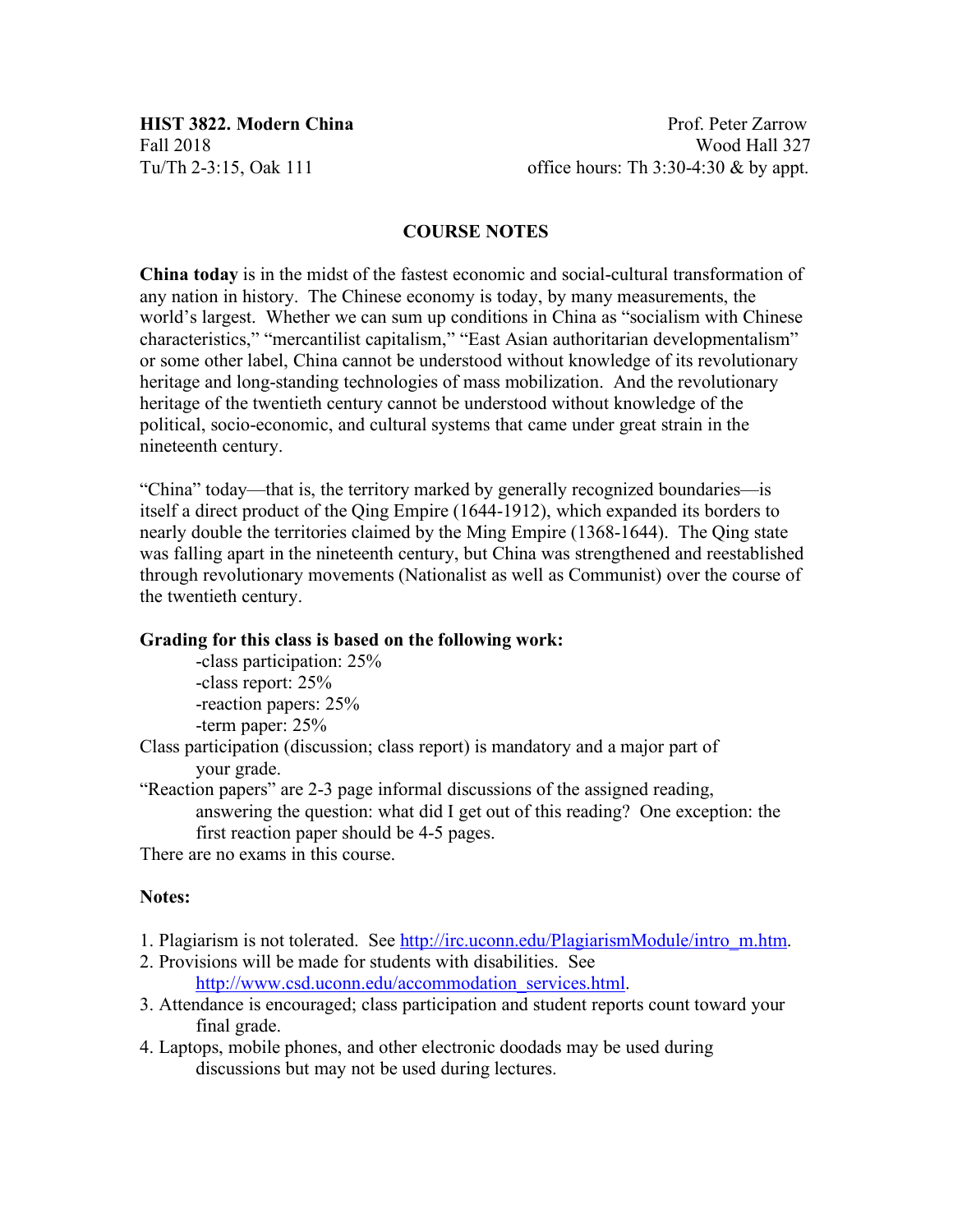### **CLASS REPORT**

By week 4, students will select a topic in consultation with me, and starting about week 6, students will be expected to give one report (15-20 minutes) on a specific topic, based on a monograph, original source, and/or several articles. For example, a report on a topic such as the 1911 Revolution, or Qing dynasty novels, or the origins of Chinese Marxism, or the "scar literature" movement of the 1980s, or contemporary Chinese anime.

Time periods to consider: the "high Qing"  $(18<sup>th</sup>$  century); the late Qing  $(1840-$ 1911); the early Republic (1912-); the Maoist era (1949-1976); the Reform era (1976-).

For topics, think about your interests: political change, war, international relations (imperialism), cultural trends, intellectual life, art, literature, economic development…. Then we can narrow it down. You can get more ideas by glancing through the book titles in the "Selected Bibliography" in the syllabus on HuskyCT.

### **TERM PAPER**

A 15-20 page paper (double-spaced) will be due on the day of the final exam. The paper will examine a historical question of your choice (in consultation with me). It may or may not be the same topic as your class report. The term paper will, however, be more focused than the class report, and present an argument.

In addition to finding relevant monographs on the topic, students will be expected to use primary sources in translation (when possible), and to search for several articles via databases such as *Google Scholar* and *Historical Abstracts*.

## **READINGS**

The textbook for this course can be obtained at the UConn Co-op or read online through the Babbidge Library:

-*Textbook*: Jeffrey N. Wasserstrom, ed., *The Oxford Illustrated History of Modern China* –"OIHMC"

- other readings will be made available through *HuskyCT*
- *-* NOTE: a useful start for your class report and term paper may be found in the "Selected Bibliography" attached to this syllabus in *HuskyCT*.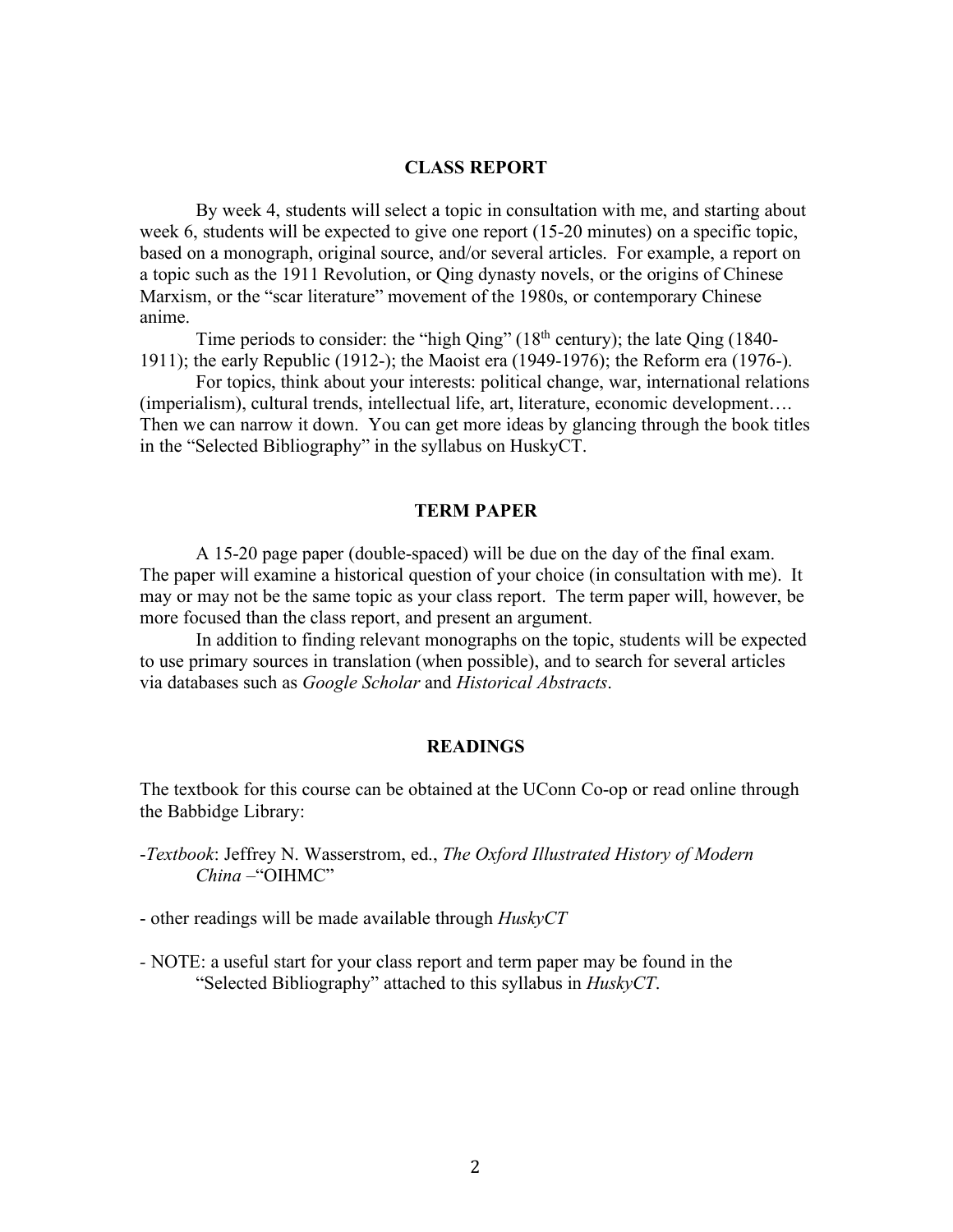# **CLASS SCHEDULE**

## **Unit I: The Qing Dynasty (4 weeks)**

Aug. 28: Introduction; geography; China today

Aug. 30: Lecture: Imperial society & political geography *Readings*: Wasserstrom, "Introduction" (pp. 1-9, OIHMC); Johnson, "Presence of the Past" (pp. 301-323, OIHMC); Rana Mitter, "Five Ways China's Past"

Sept. 4-6: NO CLASSES, *but* prepare a reaction paper, due at the beginning of class on September 11. The reaction paper should be based four readings (due Sept. 11 at the beginning of class; and consult the assignment sheet): -Stephen R. Platt, "Why the Macartney mission went awry" (HuskyCT) -"Macartney mission documents" -"Qianlong's letter to George III"

-Henrietta Harrison, "The Qianlong's Letter to George III"

Sept. 11: The Qing world order *Discussion*: The world, from Beijing and London *Readings*: (from the previous week)

*\*reaction paper due*

Sept. 13: Qing conquest and consolidation *Discussion*: How to make empire *Readings*: Gerritsen, "From Late Ming to High Qing" (OIHMC) "Kangxi –writings"

Sept. 18: Life in the 18<sup>th</sup> century *Discussion*: everyday life: family, patriline, gender *Readings*: Fei Xiaotong, "Family (The Chia)"; Francis L.K. Hsu, "Family"; Susan Mann, "Body"

Sept. 20: Tensions in the socio-political order: structure vs. contingency *Discussion*: Imperialism *Readings*: Platt, "New Domestic and Global Challenges" (OIHMC) Wakeman, "Strangers"

*\*term paper topic paragraph due*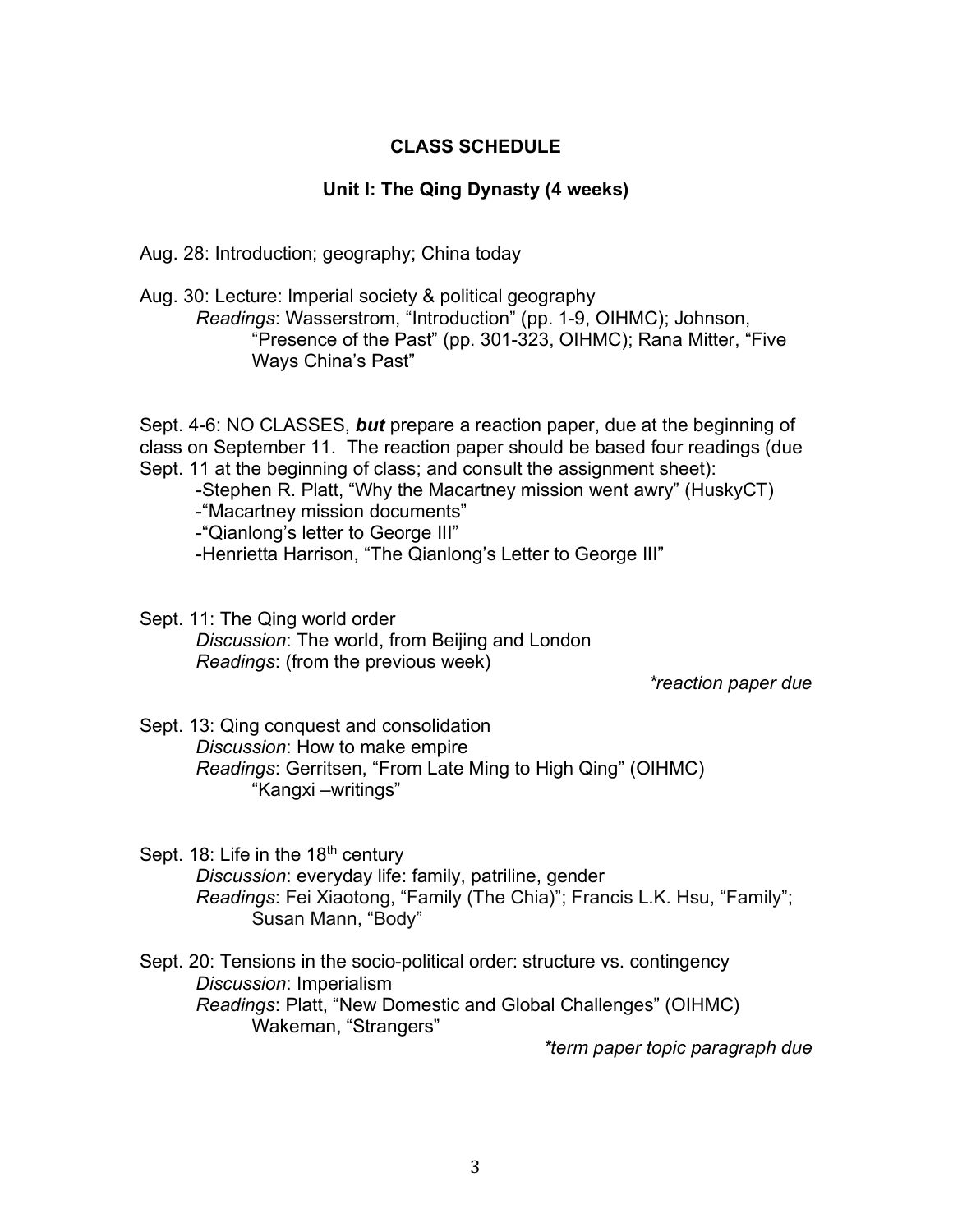# **Unit II: The Late Qing (3 weeks)**

Sept. 25: The Opium War (1839-42); imperialism *Discussion*: state breakdown *Readings*: "Lin Zexu to Queen Victoria"; "Treaty of Nanking"; "*Economist* - Opium War & on"

Sept. 27: The Taiping Rebellion and domestic unrest *Discussion*: Who were the Taipings? *Readings*: "The Taiping Imperial Declaration"; "The Land System"; "The Trimetrical Classic"

*\*reaction paper due*

- Oct. 2: The Tongzhi Restoration and reforms *Discussion*: late Qing reformism: a new ideology? *Readings*: Bickers, "Restoration and Reform" (OIHMC) Liang Qichao, "On Rights Consciousness"
- Oct. 4: Reform, reaction, revolt, and return to reform: 1898-1901 *Discussion*: utopianism, reform, and revolution *Readings*: Kang Youwei, "Class…"; T'an Ssu-t'ung [Tan Sitong], "Renxue"

Oct. 9: Toward the 1911 Revolution: nationalism and republicanism *Discussion*: revolutionary nationalism *Readings*: Zarrow, "Felling a Dynasty, Founding a Republic" (OIHMC) Tso Jung [Zou Rong] "Revolutionary Army"

*\*revised term paper topic paragraph due*

Oct. 11: The 1911 Revolution *Discussion*: early feminism *Readings*: Liang Qichao, "Women's Education"; He-Yin Zhen, "Women"; Qiu Jin, "Jingwei Bird"

*\*reaction paper due*

# **Unit III: The Republic of China, 1912-49 (4 weeks)**

Oct. 16: Establishing a Republic: warlordism, radicalization *Discussion*: the fiction of Lu Xun *Readings*: Carter, "Rise of Nationalism and Revolutionary Parties (OIHMC); Lu Xun, "Diary of a Madman" & "Medicine"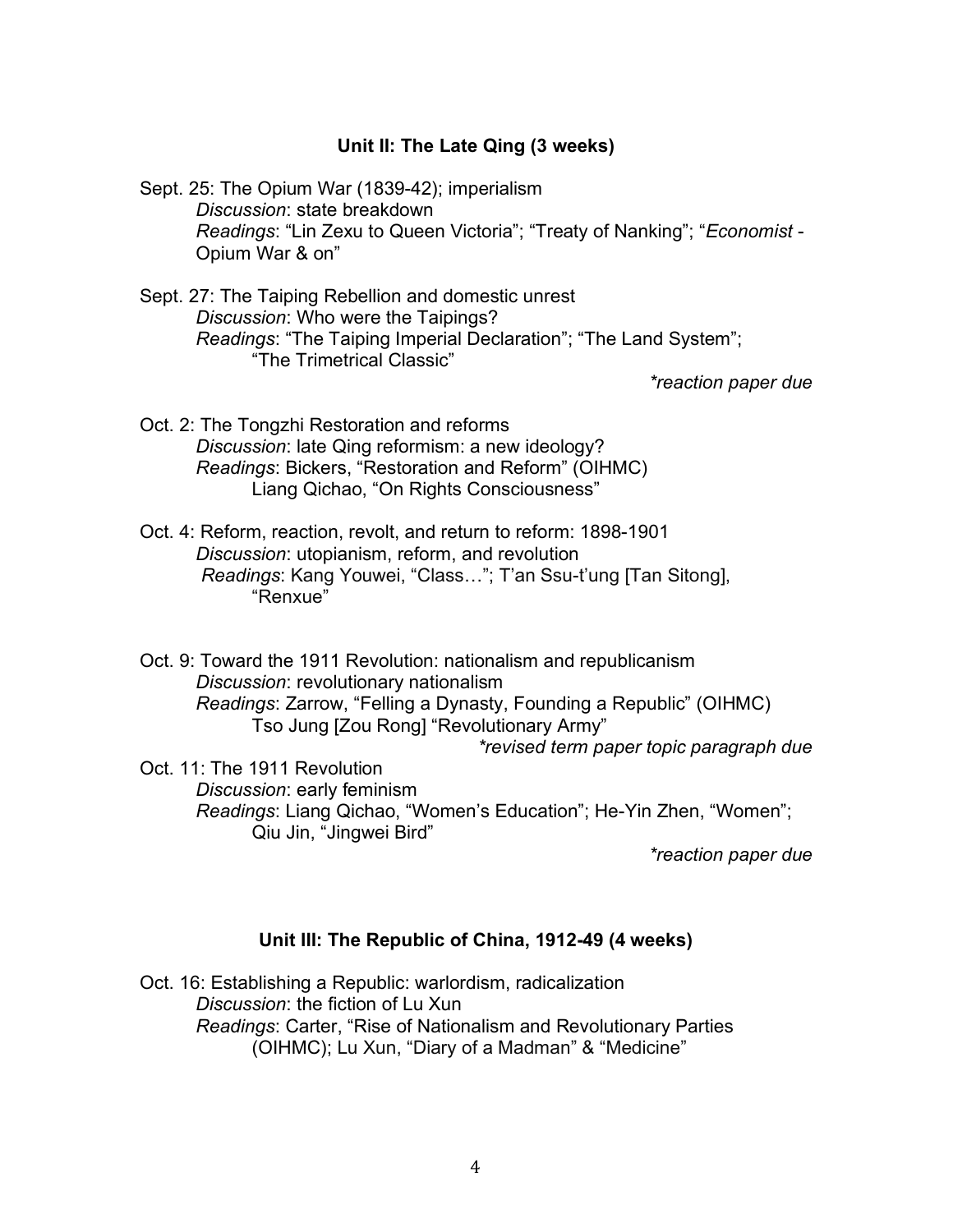Oct. 18: New Culture, May Fourth

*Discussion*: women in fiction and fact *Readings*: Chen Hengzhe, "One Day"; Lu Xun, "Nora" David Strand, "Woman's Republic"

Oct 23: The Comintern, Nationalists (GMD) & Communists (CCP) *Discussion*: regime legitimation and political struggle *Readings*: Sun Yat-sen, "Three People's Principles…" Frederic Wakeman, Jr., "Nanjing Decade"

- Oct. 25: The Nanjing Decade *Discussion*: post-49 Taiwan & the fate of the Guomindang *Readings*: Fleischauer, "2-28 Taiwanese Identity"; Rowan, "Inside the Sunflower Movement"; Chih-ming Wang, "Sunflower Movement"
- Oct. 30: Women in modern Chinese history –Yang Zheng, guest lecturer Discussion: women's history *Readings*: TBA

Nov. 1: NO CLASS — work on papers: prepare *annotated bibliography*

Nov. 6: The early history of the CCP; coming of war *Discussion*: left-wing fiction 1930-1950 *Readings*: Mao Dun, "Spring Silkworms"; Chao Shu-li [Zhao Shuli], "Lucky"; Gao Lanting, "Huaiyiwan" *\* "Annotated Bibliography" due; be prepared to discuss in class*

Nov. 8: Sino-Japanese War *Discussion*: Maoism and revolution *Readings*: Mitter, "The War Years" (OIHMC); Mao Zedong, "On New Democracy"

## **Unit IV: The People's Republic of China, 1949-– (3 weeks)**

Nov. 13: The triumph of the CCP Discussion: stories of land reform *Readings*: Joseph Esherick, "10 Theses"; Isabel and David Crook, "Ten Mile Inn"; Edward Friedman, "Silent Revolution"

*\*reaction paper due*

Nov. 15: Establishing the PRC and continuing the revolution *Discussion*: control and collectivization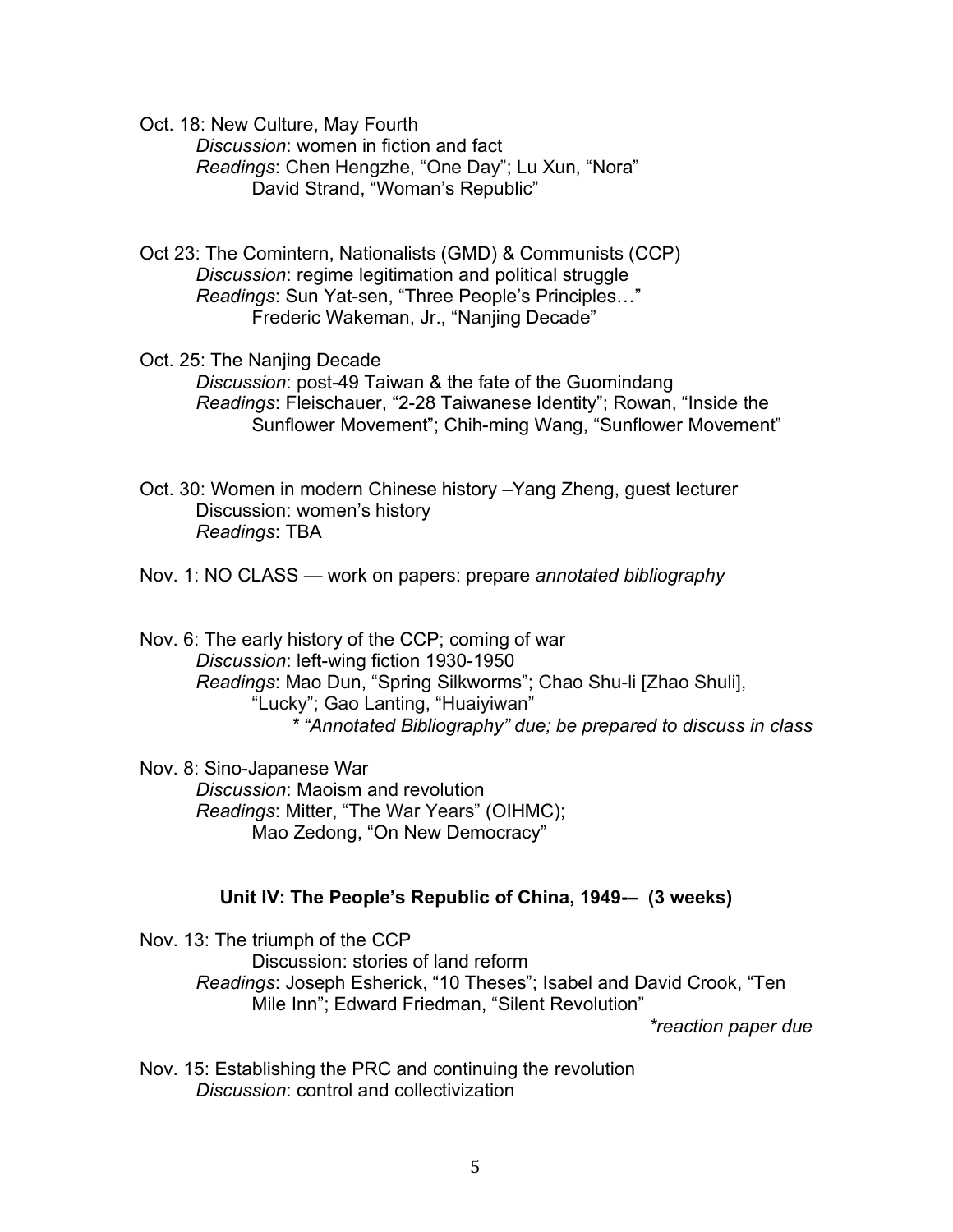*Readings*: Smith, "Early Years of the People's Republic" (OIHMC); Michael Frolic, "A Foot of Mud"

## **November 18-24 Thanksgiving break**

Nov. 27: Continuing the revolution 2: The Cultural Revolution *Discussion*: Maoism in charge *Readings*: Kraus, "Cultural Revolution Era" (OIHMC); Gao Yuan, "Smashing the Four Olds*"*;

Nov. 29: "Dengist reforms" *Discussion*: revolution as reform *Readings*: Cheek, "Reform and Rebuilding" (OIHMC); Paul A. Cohen, "Post-Mao Reforms"

Dec. 4: The democratic movement and economic rise *Discussion*: liberalism and democracy *Readings*: Wasserstrom & Merkel-Hess, "Tiananmen and Its Aftermath" (OIHMC); Wei Jingsheng, "Human Rights…"; Ren Wanding, "Reflections"

Dec. 6: China today *Discussion*: What happens now? *Readings*: Callahan, "China Rising" (OIHMC); Elizabeth Perry, "Cultural Governance"; Jiang, "Xi Jinping Era"; Fukuyama-Zhang, "China Model"

*\*The term paper will be due the day that the final exam is scheduled for this class.*

# **PRONOUNCING CHINESE**

Chinese is written in characters, not an alphabet; the process of transliterating the sounds of Chinese characters into is called Romanization. There are many dialects of Chinese but Mandarin has become the national standard since the early twentieth century; however, the standard (traditional) Romanization for some place names and personal names represents local dialect sounds. Two major cases relevant for this course are:

Sun Yat-sen (if Romanized Mandarin, = Sun Yixian; aka Sun Zhongshan) Chiang Kai-shek (if Romanized Mandarin, = Jiang Jieshi; aka Jiang Zhongzheng)

Chinese is also a tonal language, a fact that we will ignore in this course.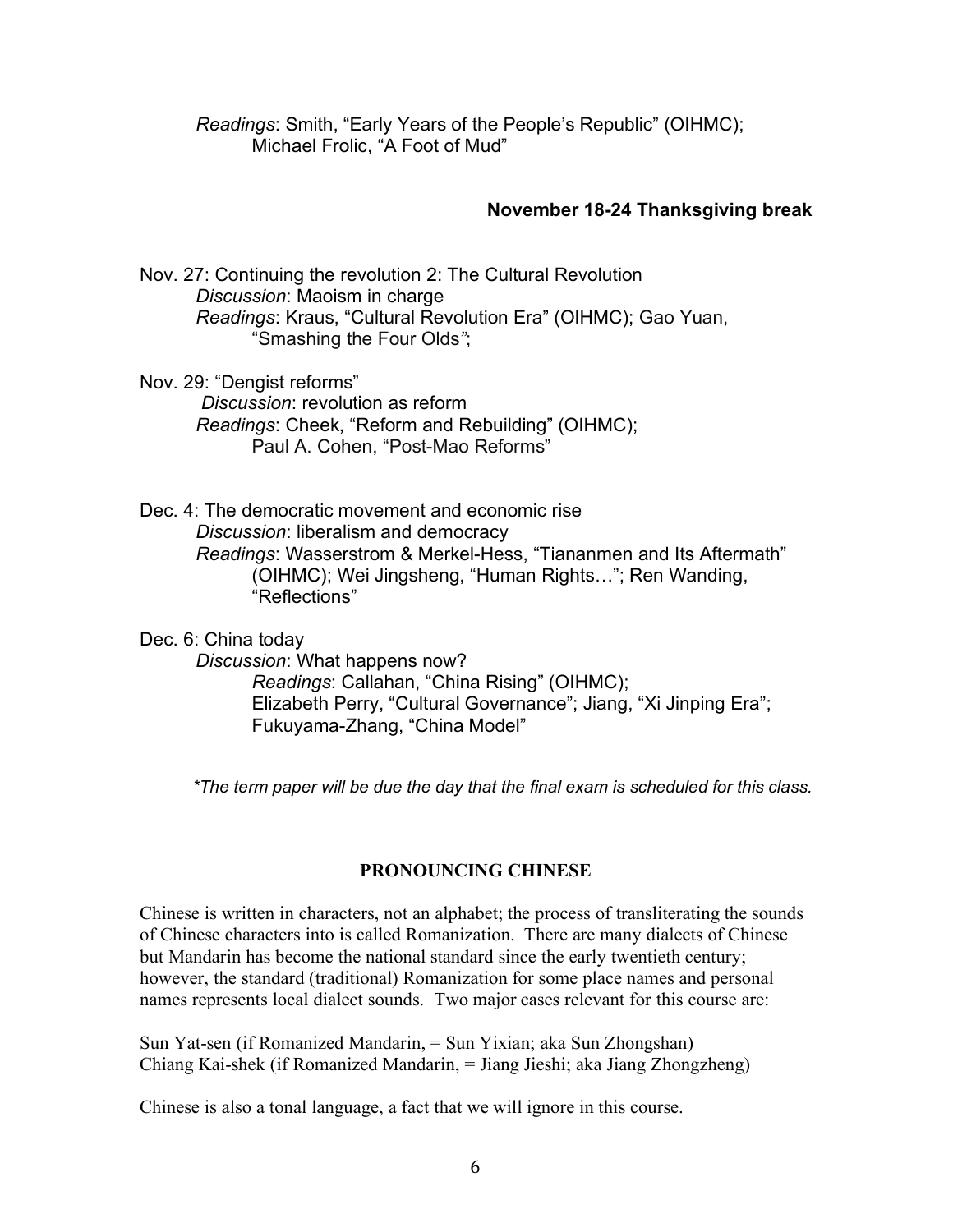# **Romanization of Chinese**

There have been many systems for transliterating Chinese characters into Roman letters, but there are two main ones: the Wades-Giles system and *Hanyu pinyin*. Wades-Giles was standard in English-language writing about China until around the 1990s, when scholars began to switch to *pinyin*, which has been standard in Mainland China since the 1950s. Wades-Giles is still more common in Taiwan, and still used in some Western publications. I suggest you use *pinyin* in your own writing as this is used in the large majority of publications in the West now. Some of the main differences that you need to be aware of when you read are as follows:

| Wades-Giles      | <i>pinyin</i> |
|------------------|---------------|
| Mao Tse-tung     | Mao Zedong    |
| Teng Hsiao-p'ing | Deng Xiaoping |
| Kuomintang       | Guomindang    |

For a full conversion table, see http://library.ust.hk/guides/opac/conversion-tables.html

Place names have also been written in different ways (though the difference is between the old China Postal Map Romanization and *pinyin*, not WG and *pinyin*):

| Peking (Peiping) = Beijing | Nanking $=$ Nanjing                                        |
|----------------------------|------------------------------------------------------------|
| $Sinkiang = Xinjiang$      | $Kiangsu = Jiangsu$                                        |
| $S$ zechwan = Sichuan      | $Canton = Guangzhou$                                       |
| $Tientsin = Tianjin$       | $Chekiang = Zhejiang$                                      |
| $Fukien = Fujian$          | Shensi = Shaanxi (the double 'a' deviates from             |
|                            | <i>pinyin</i> , to mark a different tone from than that of |
|                            | neighboring Shanxi.                                        |

## **How to pronounce** *pinyin***:**

(NB: most sounds in Chinese are actually easy for English speakers to pronounce; it's the Romanization that's tricky), approximately:

-'Q' = '*ch*' Qu Qiubai = Chü Cheeo-bai

 $\angle$ 'X' = '*sh*' Xinjiang = Shin-jeeang

- $-C' = 'ts'$  Shen Congwen = Shen Tsung-wen
- $-Zh' = 'j'$  Xu Zhimo = Shü Jir-muo
- $-i\mathbf{a}' = i\mathbf{a}$   $\mathbf{h}' = \mathbf{a}$   $\mathbf{h}' = \mathbf{a}$
- $-e' = 'uh'$  Hebei = Huh-bei

 $-i'i' = 'ee'$  Xi Jinping = Shee Jin-ping

 $-i'$  = 'ir' when at the end of the syllable (except 'xi'); Zhang Zhidong = Jang Jir-doong

 $-u' = 00$  Hu Shi = Hoo Shir

-'u' after **y** & **q** then like German **ü**ber or French l**u**ne: Yu Yingshi = Yü Ying-shir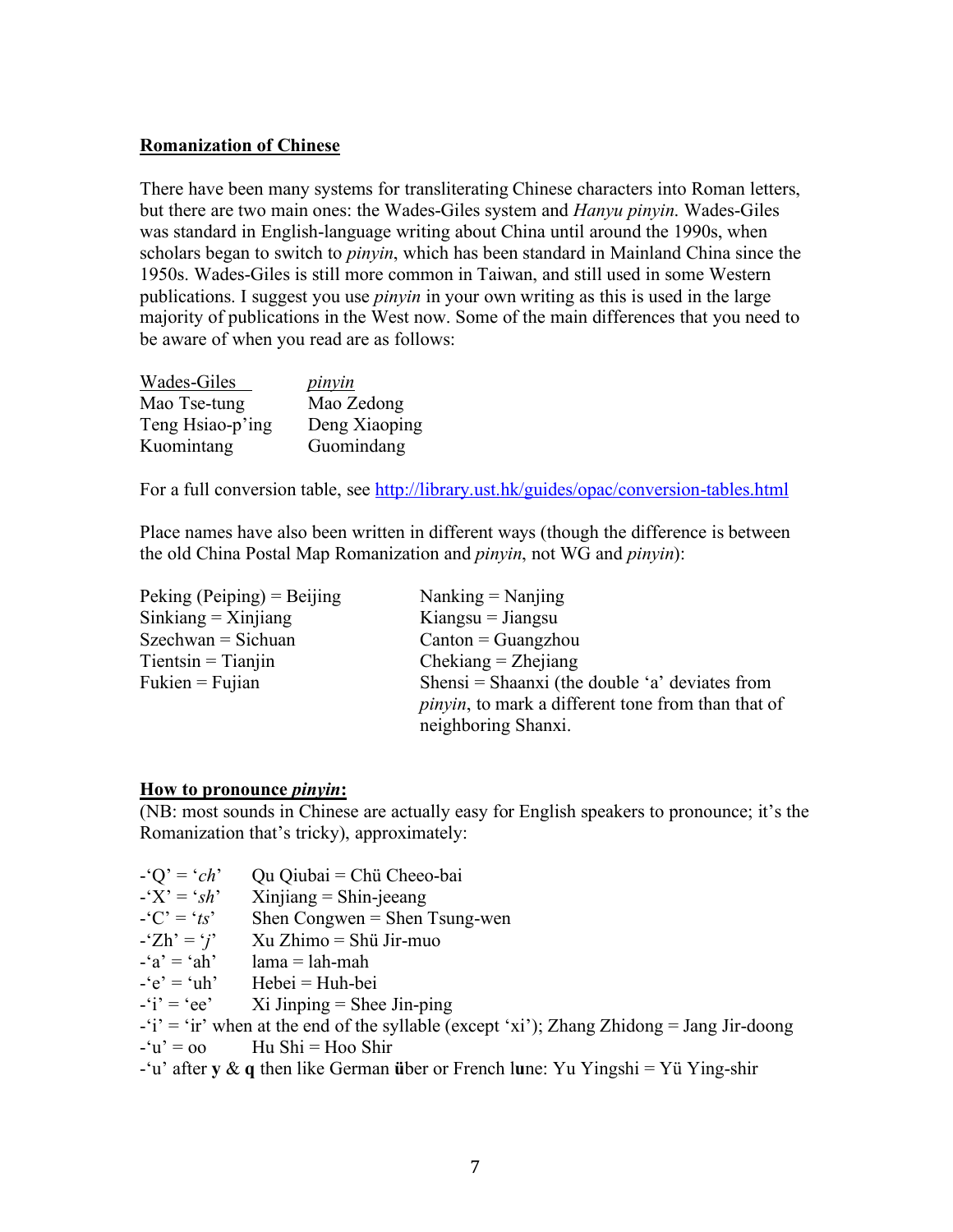There are many pronunciation guides on the Internet, see for example: http://www.ctcfl.ox.ac.uk/pinyin\_notes.htm https://www.youtube.com/watch?v=b9Ayvjy-Dgs https://en.wikipedia.org/wiki/Pinyin http://www.pinyin.info/rules/index.html

Names will become easier to remember if you are confident about saying them. So do familiarize yourself with pronunciation, but don't worry if you are not sure or make mistakes!

# **Chinese names**

Chinese family names come before the given name. So if you just want to use someone's family name, use the name that comes first. For example, "Mao called for a cultural revolution"; **not** "Zedong called for a cultural revolution." **In 'real life' it's important that you get this right**.

Well into the twentieth century, it was common for elite Chinese to be known by several different personal names, which might be honorific or which they themselves might change according to how they wished to present themselves. You don't need to worry too much about this, but note that the early  $20<sup>th</sup>$  century scholar and intellectual Zhang Binglin = Zhang Taiyan (WG: Chang Ping-lin, Chang T'ai-yen).

Here are some other examples just for fun. Hu Shi (intellectual, scholar, university president, ambassador) was originally Hu Shizhi, but because "zhi" was a particle in the classical language but Hu Shi promoted the vernacular language, he dropped it from his name. The revolutionary leader Sun Yat-sen (Mandarin: Sun Yixian) began to call himself Sun Zhongshan while he was in exile in Japan, apparently because he saw this Japanese name in the street and "Zhongshan" when pronounced in Japanese (Nakayama) simply sounds more Japanese than would the characters for Yixian. Today in China he most commonly called Sun Zhongshan. Traditional literati might adopt a new name to signify some important change in their life or thinking. The modern historian Fan Wenlan changed his name several times while he was in college.

Some Chinese are best known in the West through romanization of a dialect rather than standard Mandarin Chinese: Sun Yat-sen (Sun Yixian); Chiang Kai-shek (Jiang Jieshi).

Some Chinese people who live in the West write their names in the Western way, as the author Jung Chang does. *Chang* [pinyin Zhang] is her family name. In cases like this, it can be difficult to tell which is the family name unless you speak Chinese. But if the person you are writing about lives/lived in China or Taiwan, assume that the name that comes first is their family name. The *New York Times* style is to refer to Chinese people using family-name first. (The *Times* also refers to Koreans family-name first; however, it strangely Westernizes Japanese names by using personal-name first, contrary to Japanese practice. Thus for the *Times*: Chinese president: XI Jinping; Korean president: MOON Jae-in, but Japanese prime minister: Shinzo ABE, while in academic writing it is ABE Shinzō.)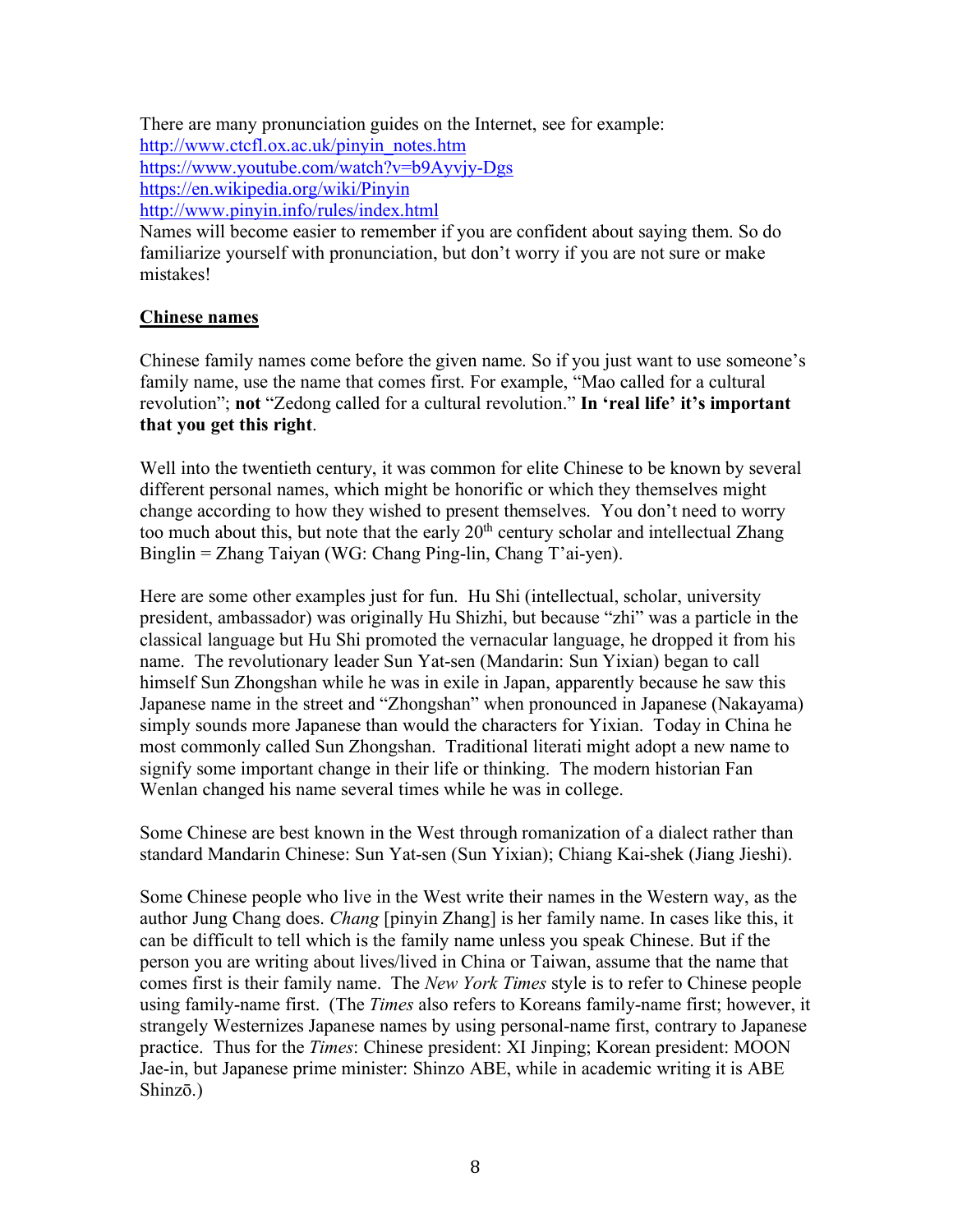## **SELECTED BIBLIOGRAPHY**

- (This list is partial and idiosyncratic; categories are vague, overlapping, and arbitrary; it focuses on monographs, with a few edited collections of articles but does not include journal articles).
- "\*" = simply a text that I particularly like for one reason or another; all works listed below are worthwhile.

 $red = new works$ 

## 1. Qing world/late imperial China

## **1A. Ming-Qing (14th c.-19th c.)**

(The many volumes in *The Cambridge History of China* provide good starting points for many topics)

Timothy Brook, *The Confusions of Pleasure: Commerce and Culture in Ming China* Wm. Theodore de Bary, ed., *Self and Society in Ming Thought -----*, *The Liberal Tradition in China*

\* Lloyd Eastman, *Family, Fields, and Ancestors: Constancy and Change in China's Social and Economic History, 1550-1949*

R. Bin Wong, *China Transformed: Historical Change and the Limits of European Experience* Philip C.C. Huang, *The Peasant Economy and Social Change in North China* -----, The Peasant Family and Rural Development in the Yangzi Delta, 1350-1988 Evelyn S. Rawski, *Early Modern China and Northeast Asia*

## **1B. The Qing Dynasty (1644-1912)**

Frederic Wakeman, [r., *The Great Enterprise: The Manchu Reconstruction of Imperial Order in Seventeenth-Century China* \* Philip Kuhn, *Soulstealers: The Chinese Sorcery Scare of 1768* Susan Naquin and Evelyn S. Rawski, *Chinese Society in the Eighteenth Century* Kenneth Pomeranz, *The Great Divergence: China, Europe, and the Making of the Modern World Economy* Peter C. Perdue, *China Marches West: The Qing Conquest of Central Eurasia* Mark C. Elliott, *The Manchu Way: The Eight Banners and Ethnic Identity in Late Imperial China* -----, *Emperor Qianlong: Son of Heaven, Man of the World* \* Jonathan D. Spence, *The Death of Woman Wang* -----, *Emperor of China: Self-Portrait of K'ang-Hsi -----*, *Treason by the Book* Susan Mann, *Precious Records: Women in China's Long Eighteenth Century* Matthew Sommer, *Polyandry and Wife-Selling in Qing Dynasty China* David Johnson, Andrew J. Nathan, and Evelyn S. Rawski, eds., *Popular Culture in Late Imperial China* Evelyn S. Rawski, *The Last Emperors: A Social History of Qing Imperial Institutions* Pamela Crossley, *A* Translucent Mirror: History and Identity in Qing Imperial Ideology Benjamin A. Elman, *From Philosophy to Philology: Intellectual and Social Aspects of Change in Late Imperial China* -----, *A* Cultural History of Civil Examinations in Late Imperial China James A. Cook et al., eds., *Visualizing Modern China*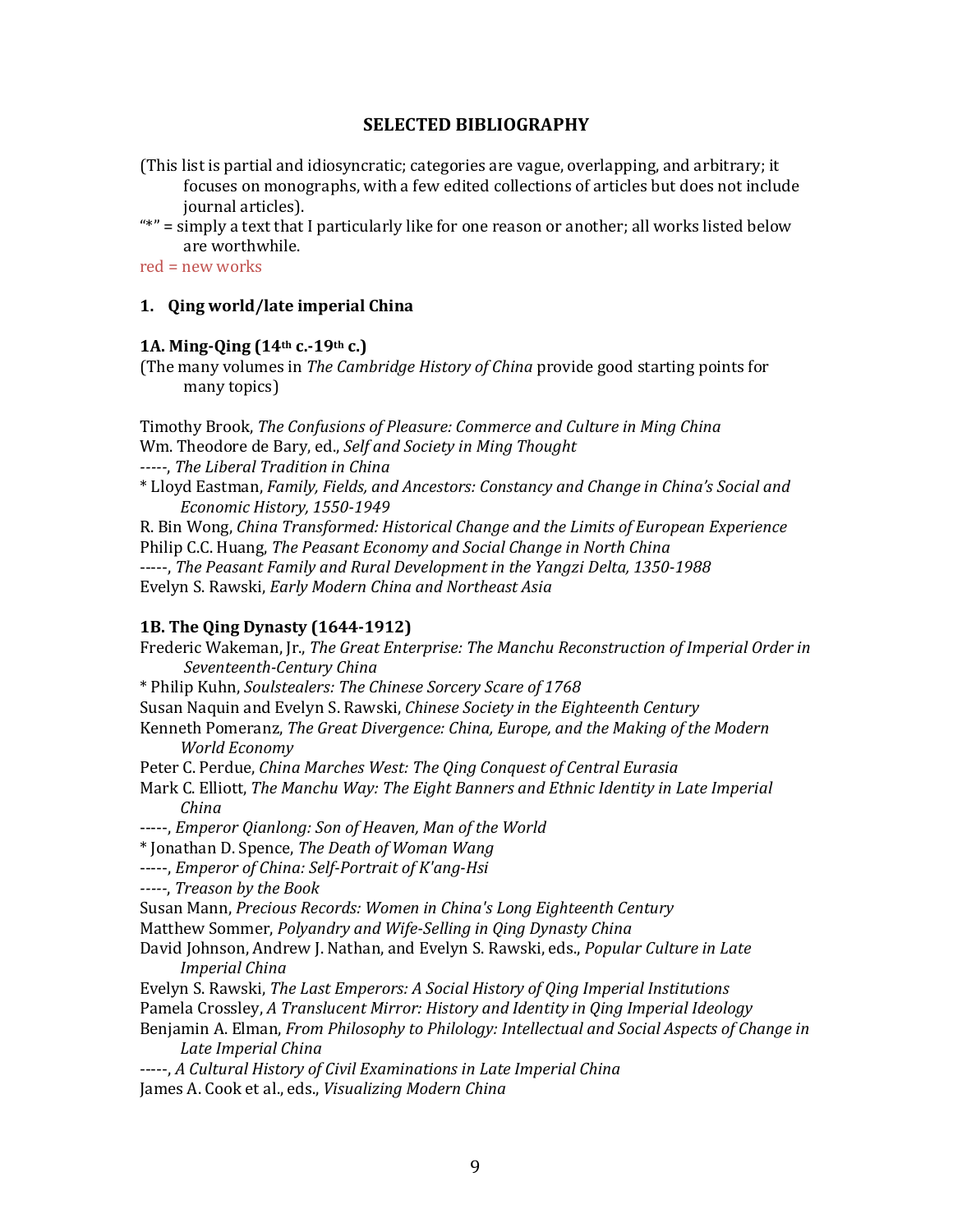William T. Rowe, *Saving the World: Chen Hongmou and Elite Consciousness in Eighteenth-Century China*

-----, *Hankow: Commerce and Society in a Chinese City, 1796-1889* 

-----, *Hankow: Conflict and Community in a Chinese City, 1796-1895* 

Susan Naquin, *Peking: Temples and City Life, 1400-1900* 

Lillian Li, *Fighting Famine in North China: State, Market, and Environmental Decline, 1690s-1990*

#### **2. Toward Modern China**

#### **2A. 19th century China (and sometimes beyond), general**

\* Philip A. Kuhn, *Origins of the Modern Chinese State*

- \* Elizabeth J. Perry, *Rebels and Revolutionaries in North China, 1845-1945*
- Kathryn Bernhardt, *Rent, Taxes, and Peasant Resistance: The Lower Yangzi Region, 1840-1950*
- Wen-hsin Yeh, *Shanghai Splendor: Economic Sentiments and the Making of Modern China, 1843-1949*

Li Chen, *Chinese Law in Imperial Eyes* 

Shellen Xiao Wu, *Empires of Coal* 

- Loren Brandt, *Commercialization and Agricultural Development in Central and Eastern China: 1870-1937*
- \* Henrietta Harrison, *The Man Awakened from Dreams: One Man's Life in a North China Village, 1857-1942*
- David Faure, *Rural Economy of Pre-Liberation China: Trade Expansion and Peasant* Livelihood in Jiangsu and Guangdong, 1870 to 1937

Jeffrey N. Wasserstrom, *Global Shanghai*, 1850-2010

-----, ed., The Oxford Illustrated History of Modern China

Paul A. Cohen, *Discovering History in China: American Historical Writing on the Recent Chinese Past*

#### **2B. Opium War / Taiping Rebellion / Western imperialism**

Frederic Wakeman, [r., *Strangers at the Gate: Social Disorder in South China, 1839-1861* James Polachek, *The Inner Opium War* Arthur Waley, *The Opium War through Chinese Eyes* Timothy Brook and Bob Wakabayashi, *Opium Regimes: China, Britain, and Japan, 1839-1952* Philip A. Kuhn, *Rebellion and its Enemies in Late Imperial China: Militarization and Social Structure, 1796-1864* Jonathan Spence, *God's Chinese Son: The Taiping Heavenly Kingdom of Hong Xiuquan* Stephen Platt, *Autumn in the Heavenly Kingdom:* China, the West, and the Epic Story of the Taiping Civil War *-----*, *Imperial Twilight: The Opium War and the End of China's Last Golden Age* \* Tobie Meyer-Fong, *What Remains: Coming to Terms with Civil War in 19th Century China*  \* James L. Hevia, *English Lessons: The Pedagogy of Imperialism in Nineteenth-Century China*

#### **2B. Late Qing reformism / State decline~1860-1911**

\* Mary Clabaugh Wright, *The Last Stand of Chinese Conservatism*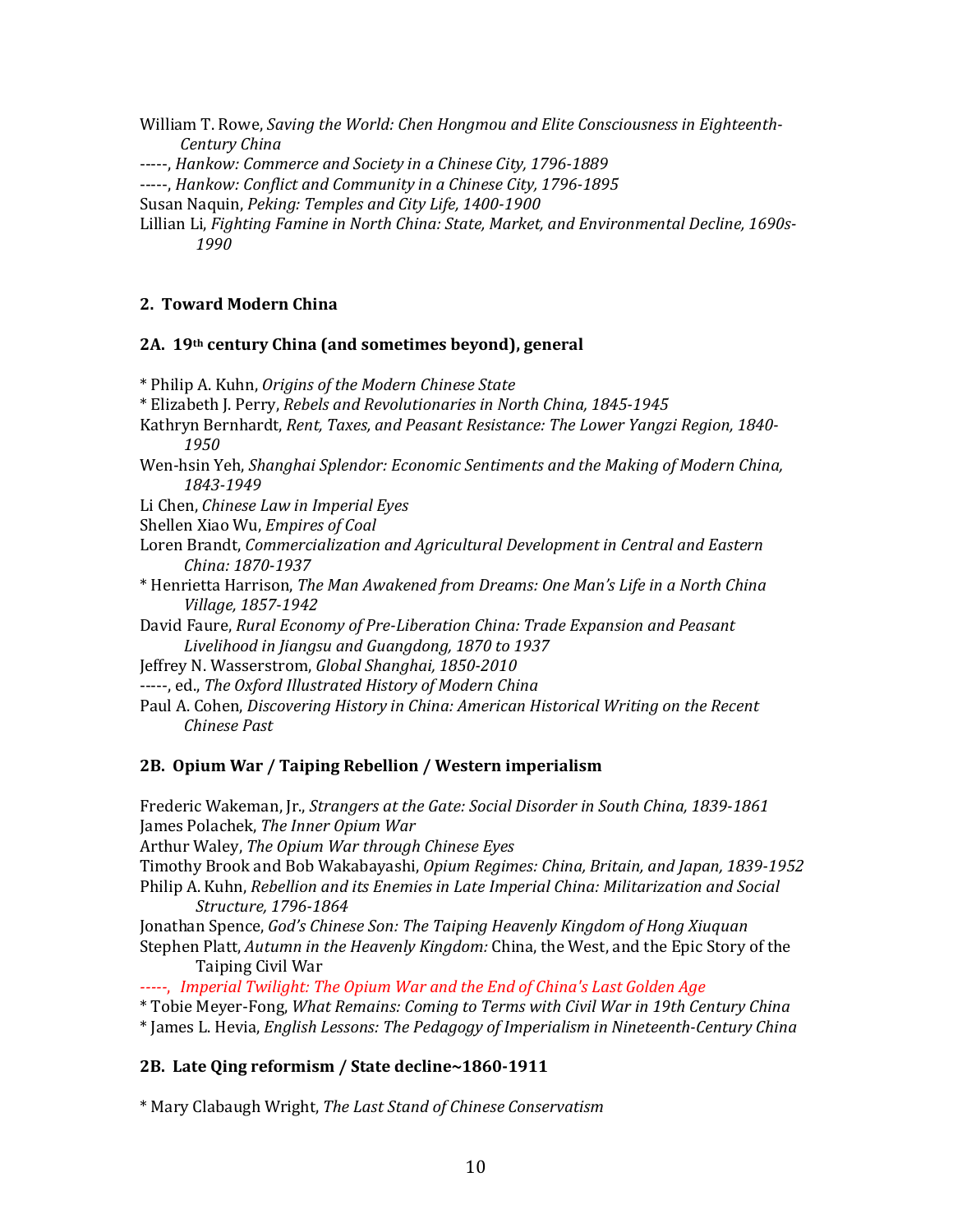Meng Yue, *Shanghai and the Edges of Empires* Stephen R. Halsey, *Quest for Power* Kung-chuan Hsiao, *Rural China: Imperial Control in the Nineteenth Century* S. C. M. Paine, *The Sino-Japanese War of 1894-1895: Perceptions, Power and Primacy* Jane Hunter, *The Gospel of Gentility: American Women in Turn-of-the-Century China* Rebecca E. Karl and Peter Zarrow, eds., *Rethinking the 1898 Reform Period: Political and Cultural Change in Late Qing China \** Joseph Esherick, *The Origins of the Boxer Uprising* Robert Bickers, ed., *Boxers, China and the World* David Silbey, *The Boxer Rebellion and the Great Game in China* \* Paul A. Cohen, *History in Three Keys: The Boxers as Event, Experience, and Myth* Mary Backus Rankin, *Elite Activism and Political Transformation in China: Zhejiang Province,* 

*1865-1911*

### **2C. Radicalism and the 1911 Revolution**

Mary Backus Rankin, *Early Chinese Revolutionaries: Radical Intellectuals in Shanghai and Chekiang, 1902-1911* Joan Judge, Print and Politics: 'Shibao' and the Culture of Reform in Late Qing China \* Benjamin Schwartz, *In Search of Wealth and Power: Yen Fu and the West* Paul A. Cohen, *Between Tradition and Modernity: Wang T'ao and Reform in Late Ch'ing China* -----, *History in Three Keys: The Boxers as Event, Experience, and Myth* Frank Dikötter, *The Discourse of Race in Modern China* Mary Wright, ed., *China in Revolution: The First Phase, 1900-1913* \* Joseph Esherick, *Reform and Revolution in China: The 1911 Revolution in Hunan and Hubei* \* Edward J. M. Rhoads, *Manchus and Han: Ethnic Relations and Political Power in Late Ch'ing and Early Republican China, 1861–1928* Michael Gasster, Chinese Intellectuals and the Revolution of 1911: The Birth of Modern *Chinese Radicalism* Peter Zarrow, *Anarchism and Chinese Political Culture*

Rebecca Karl, *Staging the World: Chinese Nationalism at the Turn of the Twentieth Century* 

## **2D. 19th / 20th century histories**

Timothy Cheek, *The Intellectual in Modern Chinese History* Peter Zarrow, *Ching in War and Revolution 1895-1949* Bryna Goodman, *Native Place, City, and Nation: Regional Networks and Identities in Shanghai, 1853-1937*  Rebecca Karl, *Mao Zedong and China in the Twentieth-Century World* 

\* Jiwei Ci, *Dialectic of the Chinese Revolution: From Utopianism to Hedonism*

## **3. 1900-1949**

## **3A.** Republic of China (~1912-~1949): political & socioeconomic history

\* Prasenjit Duara, *Culture, Power, and the State: Rural North China, 1900-1942* 

-----, *Rescuing History From the Nation: Questioning Narratives of Modern China*

\*Henrietta Harrison, *The Making of the Republican Citizen: Political Ceremonies and Symbols in China, 1911-1929*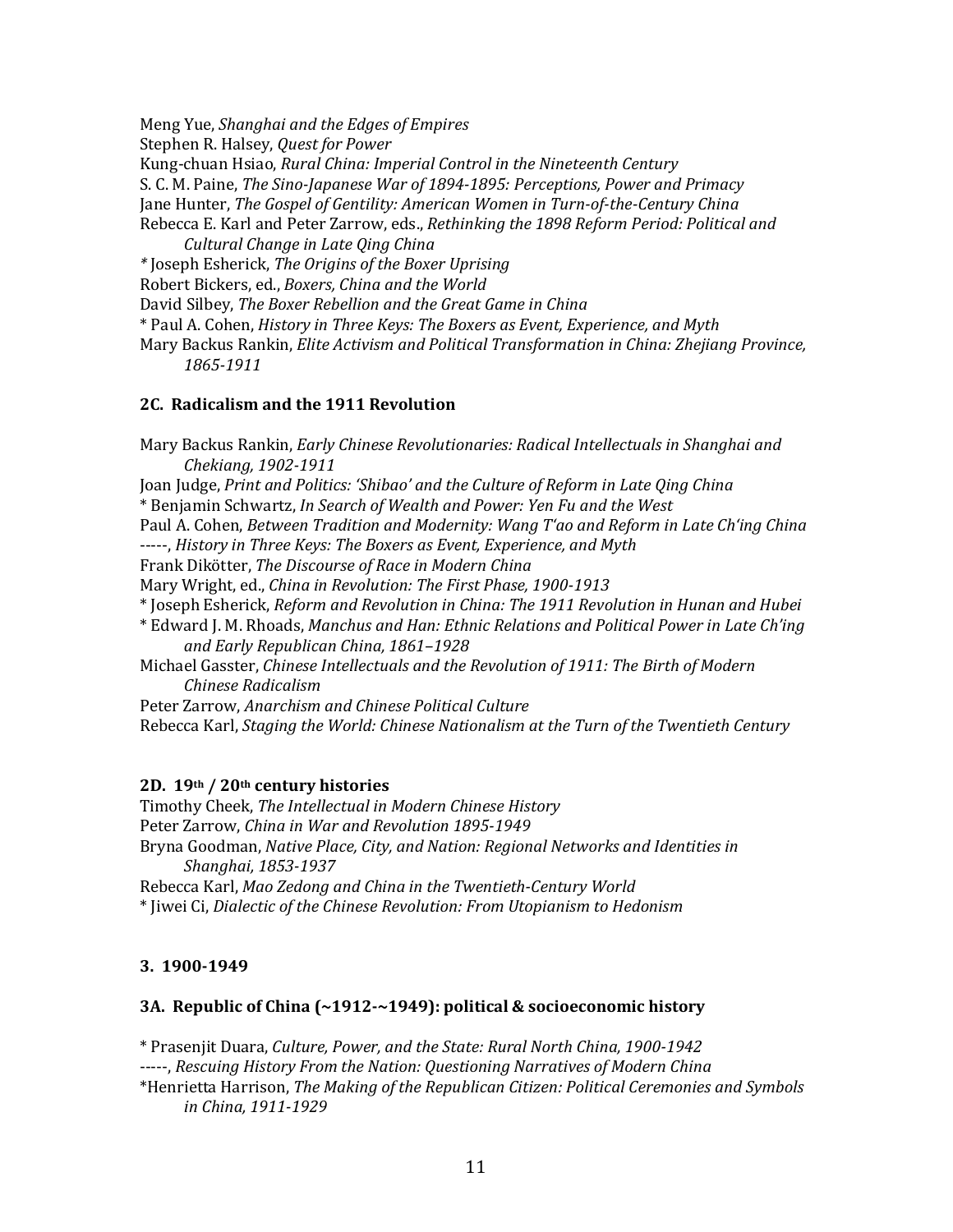Ernest P. Young, *Yuan Shih-kai's Rise to the Presidency* -----, The Presidency of Yuan Shih-k'ai Julia C. Strauss, *Strong Institutions in Weak Polities: State Building in Republican China* Ramon Myers, *The Chinese Peasant Economy: Agricultural Development in Hopei and Shantung, 1890-1949 (Harvard University Press, 1970)* Justin M. Jacobs, *Xinjiang and the Modern Chinese State* \* Marie-Claire Bergère, *Sun Yat-sen* \* David Strand, *An Unfinished Republic: Leading by Word and Deed in Modern China* Rana Mitter, *A Bitter Revolution: China's Struggle with the Modern World* Marie-Claire Bergère, *The Golden Age of the Chinese Bourgeoisie*, 1911-1937 *Frederic Wakeman, Spymaster: Dai Li and the Chinese Secret Service* Joseph W. Esherick, *Remaking the Chinese City: Modernity and National Identity, 1900-1950* \* David Strand, *Rickshaw Beijing: City People and Politics in the 1920s*  Madeleine Yue Dong, *Republican Beijing: The City and its Histories* Janet Y. Chen, *Guilty of Indigence: The Urban Poor in China, 1900-1953* Ruth Rogaski, *Hygienic Modernity: Meanings of Health and Disease in Treaty-Port China* Gail Hershatter, *The Workers of Tianjin, 1900-1949* Andrew D. Morris, *A History of Sport and Physical Culture in Republican China* Thomas G. Rawski, *China's Republican Economy: An Introduction* -----, *Economic Growth in Prewar China* 

## **3B. Republic of China: intellectual & cultural history (general)**

\* Jonathan Spence, *The Gate of Heavenly Peace: The Chinese and Their Revolution, 1895-1980* Joseph R. Levenson, *Confucian China and Its Modern Fate: A Trilogy* \* Wen-hsin Yeh, ed., *Becoming Chinese: Passages to Modernity and Beyond* Jerome B. Grieder, *Intellectuals and the State in Modern China* Arif Dirlik, *Anarchism in the Chinese Revolution* Sally Borthwick, *Education and Social Change in China: The Beginning of the Modern Era* Robert Culp, *Articulating Citizenship: Civic Education and Student Politics in Southeastern China, 1912-1940* Frank Dikötter, *Things Modern: Material Culture and Everyday Life in China* 

Christopher Rea, *The Age of Irreverence: A New History of Laughter in China* 

## **3C.** Warlordism; Rise of Nationalists (1916-1937)

Edward W. McCord, *The Power of the Gun: The Emergence of Modern Chinese Warlordism* Hsi-sheng Ch'i, *Warlord Politics in China, 1916-1928*

Lloyd Eastman, *The Abortive Revolution: China under Nationalist Rule, 1927-1937* -----, The Nationalist Era in China, 1927-1949

\* John Fitzgerald, *Awakening China: Politics, Culture, and Class in the Nationalist Revolution*  \* Elizabeth J. Perry, *Shanghai on Strike: The Politics of Chinese Labor*

-----, Patrolling the Revolution: Worker Militias, Citizenship, and the Modern Chinese State Frederic Wakeman Jr., *Policing Shanghai, 1927-1937*

-----, *The Shanghai Badlands: Wartime Terrorism and Urban Crime, 1937-1941* 

## **3D.** May Fourth movement / New Culture movement (1915-~1925)

Tse-tsung Chow, *The May Fourth Movement: Intellectual Revolution in Modern China*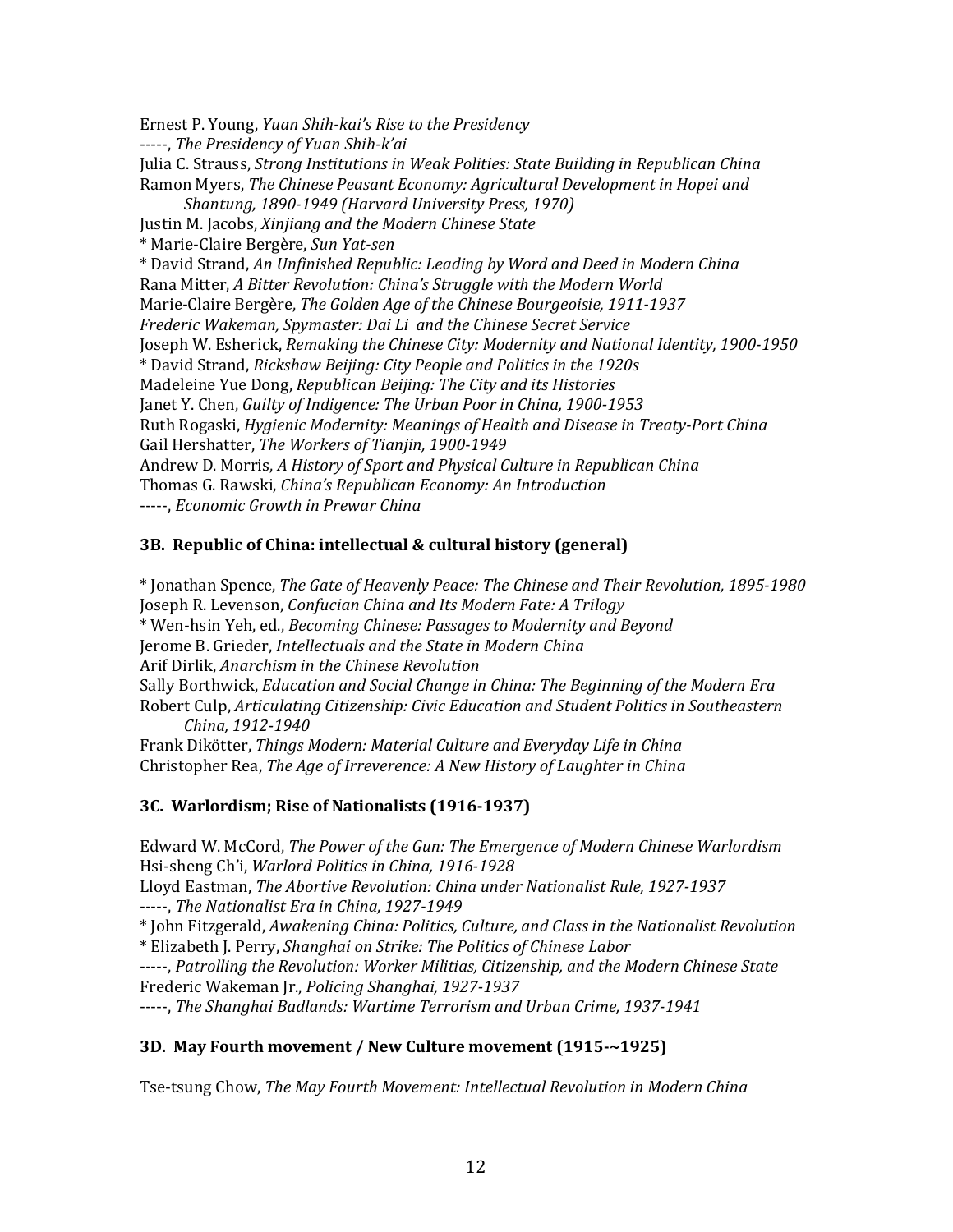- \* Vera Schwarcz, *The Chinese Enlightenment: Intellectuals and the Legacy of the May Fourth Movement of 1919*
- Yüsheng Lin, *The Crisis of Chinese Consciousness: Radical Anti-traditionalism in the May Fourth Er*a

Jeffrey Wasserstrom, *Student Protests in Twentieth-Century China: The View from Shanghai*

Timothy B. Weston, *The Power of Position: Beijing University, Intellectuals, and Chinese Political Culture, 1898-1929*

Edmund Fung, *In Search of Chinese Democracy: Civil Opposition in Nationalist China, 1929-1949*

Gloria Davies, Lu Xun's Revolution: Writing in a Time of Violence

Felicity Lufkin, *Folk Art and Modern Culture in Republican China* 

Shakhar Rahav, *The Rise of Political Intellectuals in Modern China* 

Chang-tai Hung, *Going to the People: Chinese Intellectuals and Folk Literature* 

Xiaoqun Xu, *Cosmopolitanism, Nationalism and Individualism in Modern China*

## **3D. gender, women's history**

Elisabeth Croll, *Feminism and Socialism in China*  Ono Kazuko, *Chinese Women in a Century of Revolution*, 1850-1950 Mechthild Leutner and Nicola Spakowski, eds., *Women in China: The Republican Period in Historical Perspective*  Lisa Rofel, Other Modernities: Gendered Yearnings in China after Socialism Christina Gilmartin, *Engendering the Chinese Revolution: Radical Women, Communist Politics, and Mass Movements in the 1920s*  Emily Honig, *Sisters and Strangers: Women in the Shanghai Cotton Mills, 1919-1949* \* Gail Hershatter, *Dangerous Pleasures: Prostitution and Modernity in Twentieth-Century Shanghai* -----, The Gender of Memory: Rural Women and China's Collective Past Denise Gimpel, *Chen Hengzhe: A Life Between Orthodoxies* Wang Zheng, *Women in the Chinese Enlightenment* \* Haiyan Lee, *Revolution of the Heart: A Genealogy of Love in China, 1900-1950*  \* Eugenia Lean, *Public Passions: The Trial of Shi Jianqiao and the Rise of Popular Sympathy in Republican China* Judith Stacey, Patriarchy and Socialist Revolution in China Angelina Chin, *Bound to Empancipate: Working Women and Urban Citizenship in Early Twentieth Century China and Hong Kong* Tani Barlow, ed., *Gender Politics in Modern China: Writing and Feminism* Tani Barlow, *In the Event of Women* Delia Davin, *Woman-Work: Woman and the Party in Revolutionary China* Kay ann Johnson, Women, the Family, and Peasant Revolution in China **3E. Communist Revolution (1920s-1949) and Resist-Japan War (1937-45)**

## **(3E-1: CCP & revolution)**

Lucien Bianco, *Peasants Without the Party: Grass-roots Movements in Twentieth-Century China*

\* -----, *Origins of the Chinese Revolution*

\*Arif Dirlik, *The Origins of Chinese Communism*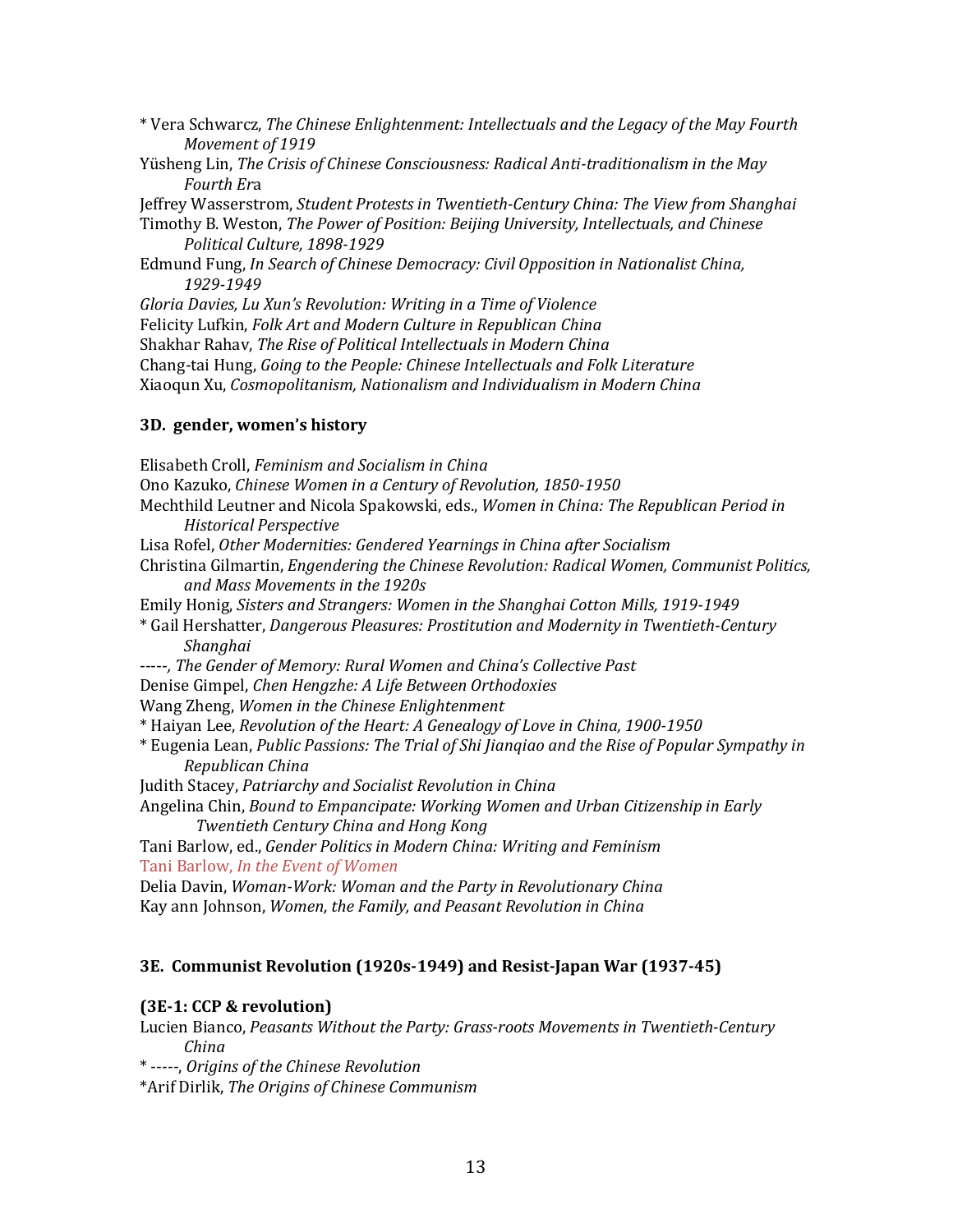| Hans van de Ven, From Friend to Comrade: The Founding of the Chinese Communist Party,<br>1920-1927                                                                                                              |  |  |
|-----------------------------------------------------------------------------------------------------------------------------------------------------------------------------------------------------------------|--|--|
| Maurice Meisner, Li Ta-chao and the Origins of Chinese Marxism                                                                                                                                                  |  |  |
| Wen-hsin Yeh, Provincial Passages: Culture, Space, and the Origins of Chinese Communism                                                                                                                         |  |  |
| * Harold R. Isaacs, The Tragedy of the Chinese Revolution                                                                                                                                                       |  |  |
| * David E. Apter and Tony Saich, Revolutionary Discourse in Mao's Republic                                                                                                                                      |  |  |
| David Apter and Timothy Cheeks, eds., Wang Shiwai and "Wild Lilies": Rectification and                                                                                                                          |  |  |
| Purges in the CCP, 1942-44                                                                                                                                                                                      |  |  |
|                                                                                                                                                                                                                 |  |  |
| * Stephen Averill, Revolution in the Highlands: China's Jinggangshan Base Area                                                                                                                                  |  |  |
| Kathleen Hartford and Steven M. Goldstein, eds., Single Sparks: China's Rural Revolutions<br>Raymond Wylie, The Emergence of Maoism: Mao Tse-tung, Ch'en Po-ta, and the Search for<br>Chinese Theory, 1935-1945 |  |  |
| Brantly Womack, The Foundations of Mao Zedong's Political Thought, 1917-1935                                                                                                                                    |  |  |
| Yung-fa Chen, Making Revolution: The Communist Movement in Eastern and Central China,                                                                                                                           |  |  |
| 1937-1945                                                                                                                                                                                                       |  |  |
|                                                                                                                                                                                                                 |  |  |
| David Goodman, Social and Political Change in Revolutionary China: The Taihang Base Area                                                                                                                        |  |  |
| in the War of Resistance to Japan, 1937-1945                                                                                                                                                                    |  |  |
| Mark Selden, China in Revolution: The Yenan Way Revisited                                                                                                                                                       |  |  |
| Ralph Thaxton, Salt of the Earth: The Political Origins of Peasant Protest and Communist                                                                                                                        |  |  |
| Revolution in China                                                                                                                                                                                             |  |  |
| Odoric Wou, Mobilizing the Masses: Building Revolution in Henan                                                                                                                                                 |  |  |
| Chongyi Feng and David Goodman, eds., North China at War: The Social Ecology of                                                                                                                                 |  |  |
| Revolution, 1937-1945                                                                                                                                                                                           |  |  |
| Tony Saich and Hans van de Ven, eds., New Perspectives on the Chinese Communist                                                                                                                                 |  |  |
| Revolution                                                                                                                                                                                                      |  |  |
| Chalmers Johnson, Peasant Nationalism and Communist Power: The Emergence of                                                                                                                                     |  |  |
| Revolutionary China, 1937-1945                                                                                                                                                                                  |  |  |
| Isabel Crook, Christina K., Gilmartin, Xiji Yu, and Gail Hershatter, Prosperity's Predicament:                                                                                                                  |  |  |
| Identity, Reform, and Resistance in Rural Wartime China                                                                                                                                                         |  |  |
| $(3E-2: war & civil war)$                                                                                                                                                                                       |  |  |
|                                                                                                                                                                                                                 |  |  |
| Hsi-sheng Ch'i, Nationalist China at War: Military Defeats and Political Collapse, 1937-1945<br>* James C. Hsiung and Steven I. Levine, eds., China's Bitter Victory: The War with Japan, 1937-<br>1945         |  |  |
| Lloyd E. Eastman, Seeds of Destruction: Nationalist China in War and Revolution, 1937-1949                                                                                                                      |  |  |
| David P. Barrett and Larry N. Shyu, eds., China in the Anti-Japanese War, 1937-1945: Politics,<br>Culture, and Society                                                                                          |  |  |
| -----, Chinese Collaboration with Japan, 1932-1945                                                                                                                                                              |  |  |
| * Rana Mitter, China's War with Japan, 1937-1945: The Struggle for Survival                                                                                                                                     |  |  |
| * Hans J. van de Ven, War and Nationalism in China, 1925-1945                                                                                                                                                   |  |  |
| Micah Muscolino, The Ecology of War in China                                                                                                                                                                    |  |  |
| R. Keith Schoppa, In a Sea of Bitterness: Refugees during the Sino-Japanese War                                                                                                                                 |  |  |
| Diana Lary and Stephen MacKinnon, The Scars of War: The Impact of War on Modern                                                                                                                                 |  |  |
| China                                                                                                                                                                                                           |  |  |
| *MacKinnon, Stephen, Wuhan, 1938: Refugees, and the Making of Modern China                                                                                                                                      |  |  |
| Pauline Keating, Two Revolutions: Village Reconstruction and the Cooperative Movement in                                                                                                                        |  |  |
| Northern Shaanxi                                                                                                                                                                                                |  |  |
| Margherita Zanasi, Saving the Nation: Economic Modernity in Republican China                                                                                                                                    |  |  |
| Timothy Brook, Collaboration: Japanese Agents and Local Elites in Wartime China                                                                                                                                 |  |  |
|                                                                                                                                                                                                                 |  |  |
|                                                                                                                                                                                                                 |  |  |
| 14                                                                                                                                                                                                              |  |  |
|                                                                                                                                                                                                                 |  |  |
|                                                                                                                                                                                                                 |  |  |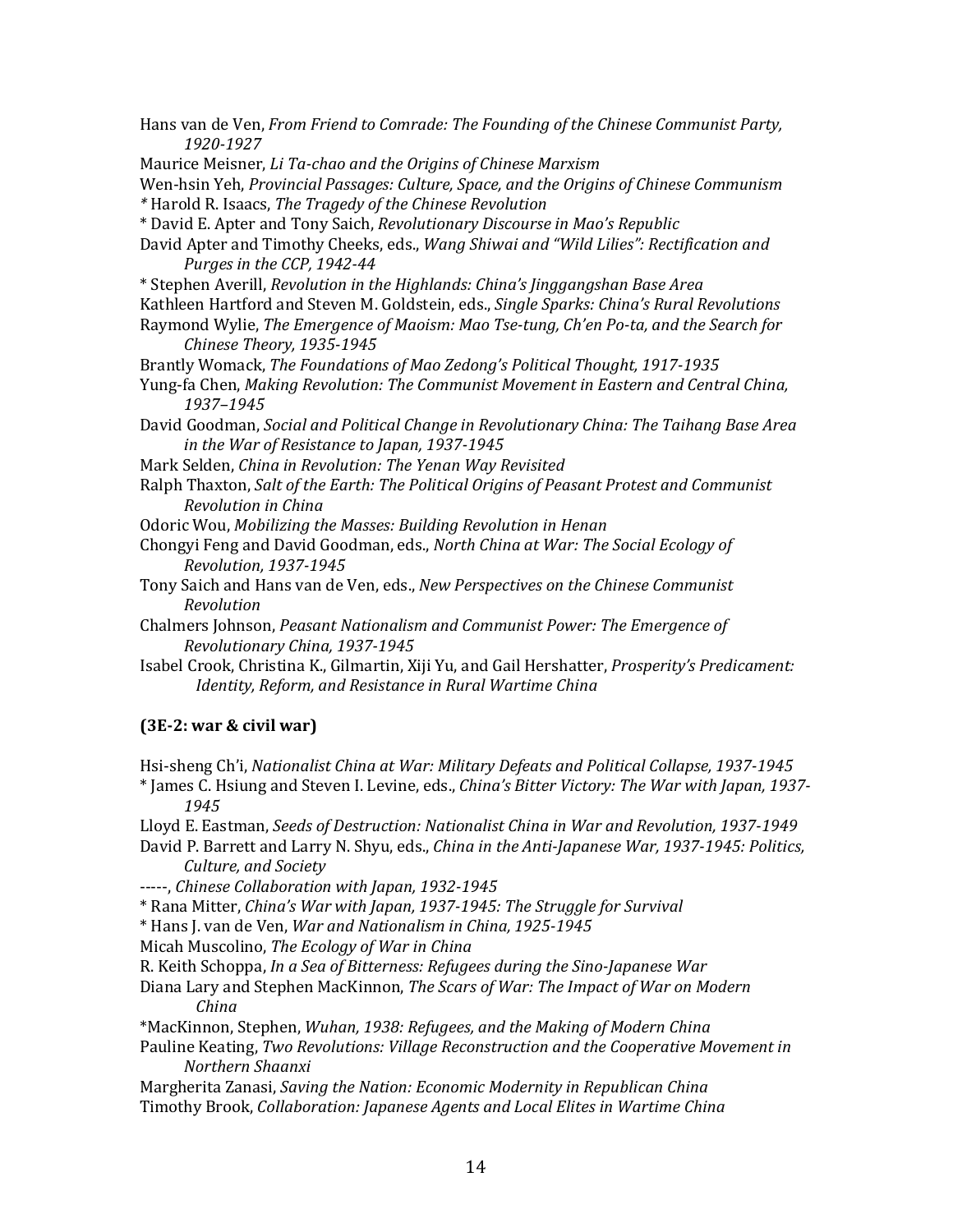Diana Lary, *China's Civil War*

-----, The Chinese People at War: Human Suffering and Social Transformation Jay Taylor, *The Generalissimo: Chiang Kai-shek and the Struggled for Modern China* Rana Mitter, *The Manchurian Myth: Nationalism, Resistance and Collaboration in Modern China*

Odd Arne Westad, *Decisive Encounters: The Chinese Civil War*, 1946-1950 Suzanne, Pepper, *Civil War in China: The Political Struggle, 1945-1949* 

### **4. Maoist era 1949-1976**

Timothy Creek, ed., *A Critical Introduction to Mao Zedong* Alexander Pantsov and Steven Levine, *Mao: The Real Story*  Jonathan Spence, *Mao Zedong* John Starr, *Continuing the Revolution: The Political Thought of Mao* Andrew Walder, *China Under Mao: A Revolution Derailed*  \* Edward Friedman, Paul G. Pickowicz, Mark Selden, *Chinese Village, Socialist State* -----, *Revolution, Resistance, and Reform in Village China* Vivienne Shue, *The Reach of the State: Sketches of the Chinese Body Politic* Jeremy Brown and Matthew D. Johnson, eds., *Maoism at the Grassroots: Everyday Life in China's Era of High Socialism* Judith Shapiro, *Mao's War Against Nature: Politics and the Environment in Revolutionary China* Jeremy Brown, City versus Countryside in Mao's China: Negotiating the Paul Pickowicz and Jeremy Brown, eds., *Dilemmas of Victory: The Early Years of the People's Republic* Xiaobo Lu and Elizabeth J. Perry, Danwei: The Changing Chinese Workplace in Historical and *Comparative Perspective*  Andrew G. Walder, *China Under Mao: A Revolution Derailed* Nicolai Volland, *Socialist Cosmopolitanism: The Chinese Literary Universe, 1945-1965* 

## **4A. From land reform to the Great Leap Forward, 1949-1961**

\* Franz Schurmann, *Ideology and Organization in Communist China* William L. Parish and Martin King Whyte, *Village and Family in Contemporary China* -----, Urban Life in Contemporary China Richard C. Kraus, *Class Conflict in Chinese Socialism* Chang-tai Hung, *Mao's New World: Political Culture in the Early People's Republic* Frank Dikötter, *The Tragedy of Liberation: A History of the Chinese Revolution, 1945-1957.* -----, *Mao's Great Famine: The History of China's Most Devastating Catastrophe, 1958-62*  Yang Jisheng, *Tombstone: The Untold Story of Mao's Great Famine* Felix Wemheuer and Kimberly Ens Manning, *Eating Bitterness: New Perspectives on China's*  Great Leap Forward and Famine Felix Wemheuer, *Famine Politics in Maoist China and the Soviet*  Ralph A. Thaxton, *Catastrophe and Contention in Rural China: Mao's Great Leap Forward Famine and the Origins of Righteous Resistance in Da Fo* 

## **4B.** The Cultural Revolution (1961-1976)

(Numerous memoirs of the Cultural Revolution have been written and published in English. I won't list them here except for the best one: Rae Yang, *Spider Eaters*)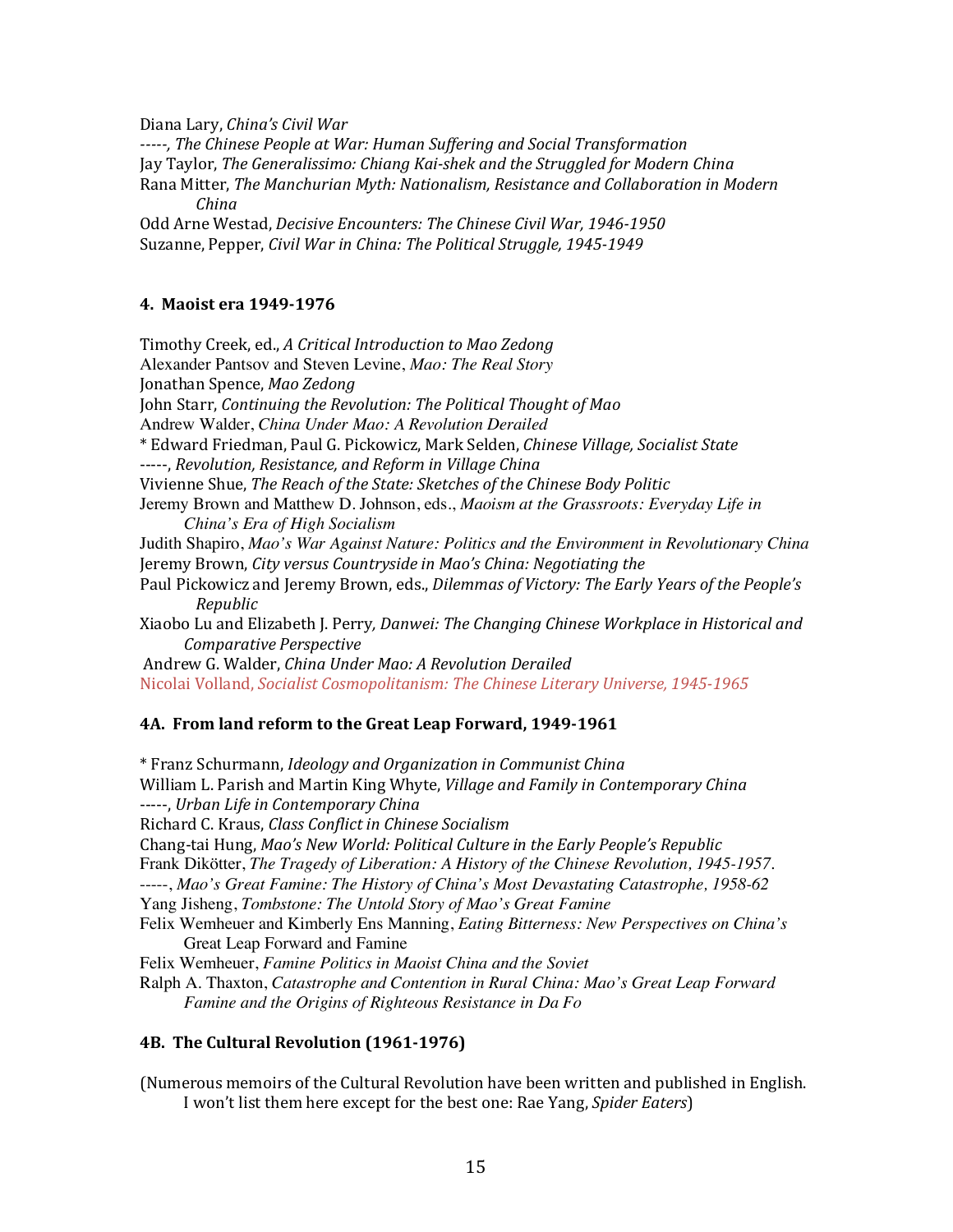Joseph W. Esherick et al., eds., *The Chinese Cultural Revolution as History* 

Jeremy Brown and Matthew D. Johnson, eds., *Maoism at the Grassroots* 

Elizabeth J. Perry and Li Xun, *Proletarian Power: Shanghai in the Cultural Revolution* 

- Chunjuan Nancy Wei and Darryl E. Brock, eds., *Mr. Science and Chairman Mao's Cultural Revolution*
- Frederick Wakeman Jr., *History and Will: Philosophical Perspectives of Mao Tse-tung's Thought*

Barbara, Mittler A Continuous Revolution: Making Sense of Cultural Revolution Culture Xiang Cai, *Revolution and Its Narratives*

Roderick MacFarquhar and Michael Schoenhals*, Mao's Last Revolution*

Roderick MacFarquhar, *The Origins of the Cultural Revolution*

- Lynn T. White III, *Politics of Chaos: The Organizational Causes of Violence in China's Cultural Revolution*
- Woei Lien Chong, ed., *China's Great Proletarian Cultural Revolution: Master Narratives and Post-Mao Counternarratives*

Michel Bonnin, *The Lost Generation: The Rustication of China's Educated Youth, 1968-1980* Yang Su, Collective Killings in Rural China during the Cultural Revolution Anita Chan et al., On Socialist Democracy and the Chinese Legal System: The Li Yizhe Debates

## **5. "Reform era," 1976-**

Jean C. Oi, *Rural China Takes Off: Institutional Foundations of Economic Reform* 

- Sebastian Heilmann and Elizabeth J. Perry, eds., *Mao's Invisible Hand: The Political Foundations of Adaptive Governance in China*
- Elizabeth J. Perry and Merle Goldman, eds., *Grassroots Political Reform in Contemporary China*
- \* Elizabeth J. Perry, ed., *Challenging the Mandate of Heaven: Social Protest and State Power in China*
- Xiaobo Lu and Elizabeth Perry, *Danwei: The Chinese Chinese Workplace in Historical and Comparative Perspective*

\* Hui Wang [Wang Hui], *China's New Order: Society, Politics and Economy in Transition*

David Goodman, ed., *Beijing Street Voices: The Poetry and Politics of China's Democracy Movements*

Baogang He, *The Democratic Implications of Civil Society in China* 

\* Chun Lin, *The Transformation of Chinese Socialism*

\* Dorothy J. Solinger, *Contesting Citizenship in Urban China*

Alexander V. Pantsov and Steven I Levine, *Deng Xiaoping: A Revolutionary Life* 

Bruce J. Dickson, *Red Capitalists in China: The Party, Private Entrepreneurs, and Prospects for Political Change*

\* Elizabeth J. Perry and Mark Selden, eds., *Chinese Society: Change, Conflict, and Resistance*

Kevin O'Brien, *Reform without Liberalization: China's NPC and the Politics of Institutional Change*

- John Makeham, *Lost Soul: "Confucianism" in Contemporary Chinese Academic Discourse*
- Sébastien Billioud and Joël Thoraval, *The Sage and the People: The Confucian Revival in China*